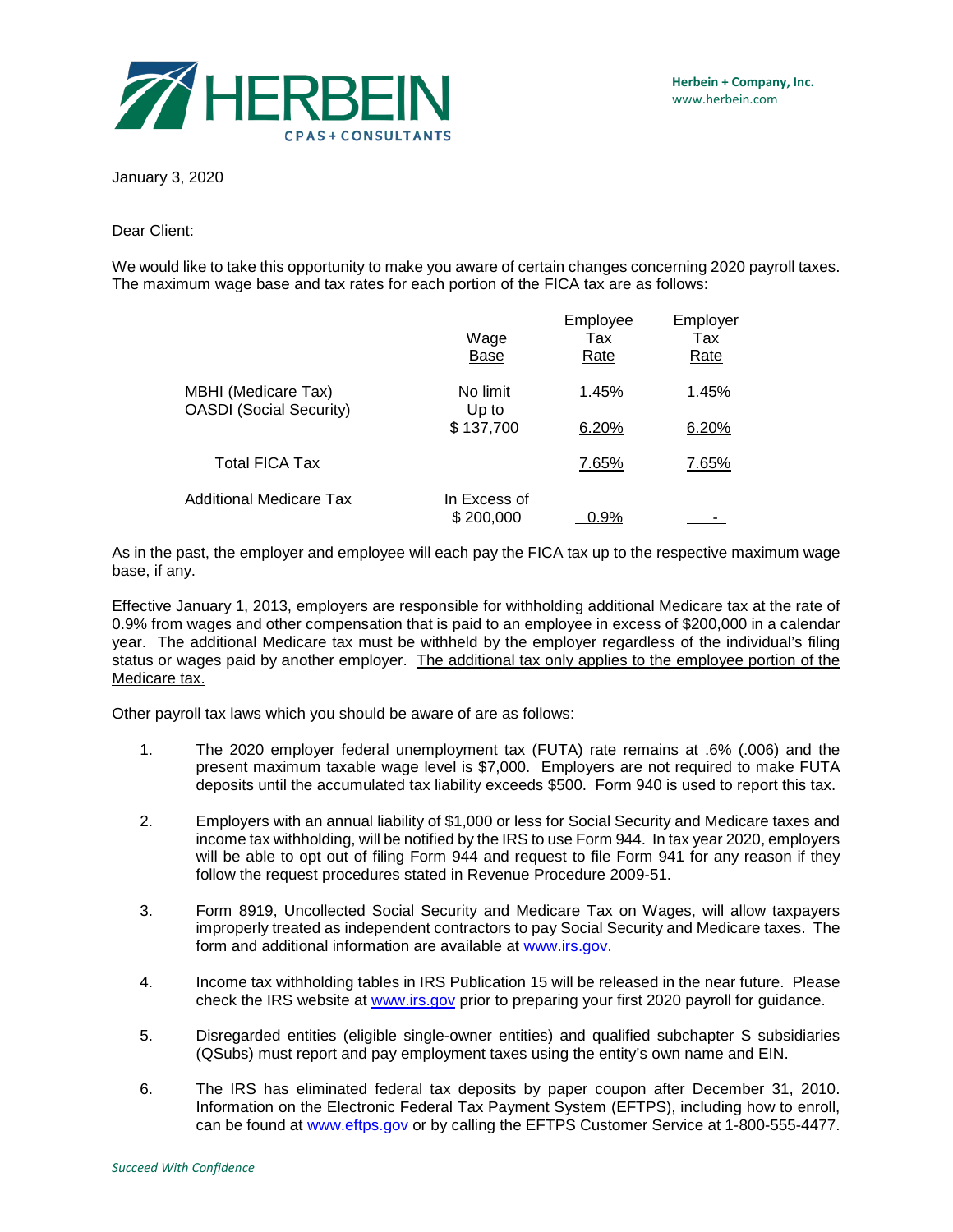

Page Two

7. Employer state unemployment tax is capped at a maximum taxable wage level of \$10,000 for the 2020 tax year (remains unchanged from 2019). You will be notified of any change in your employer's contribution rate by the Department of Labor and Industry during the months of January or February.

In November 2012, the Department of Labor and Industry began the transition to the Unemployment Compensation Management System (UCMS) for electronic filing of unemployment compensation (UC) quarterly reports (Form UC-2/2A) and payment of UC contributions. UCMS is now available to all UC-Tides users for the first-quarter 2013 filing period and thereafter. Please visit the PA Department of Labor and Industry's website to learn more about the UC Management System at [www.uctax.pa.gov.](http://www.uctax.pa.gov/) There is a penalty for paper filing these forms unless you were granted a waiver.

Effective January 1, 2017, employers are required to pay Unemployment Compensation (UC) contributions and reimbursement Statement of Accounts electronically if the total liability owed equals or exceeds \$5,000 for a payment period. Once the threshold is met, all subsequent payments must also be submitted electronically, even if amounts due for subsequent periods are less than \$5,000.

- 8. Employee state unemployment tax (SUTA) is .06% on all wages for the 2020 tax year (remains unchanged from 2019).
- 9. The Pennsylvania state income tax rate for 2020 remains unchanged at 3.07% as of the date of this letter.
- 10. Local Services Tax (LST) is a weekly payroll deduction, if the total LST rate enacted exceeds \$10. The tax will now be withheld from the employee each time they are paid on a prorated basis determined by the number of payroll periods in a calendar year. If the total LST rate enacted is \$10 or less, the tax may be collected in a lump sum.

Also, if the total LST rate enacted exceeds \$10, the Act requires that all jurisdictions exempt individuals with income within their jurisdictions of less than \$12,000. Employees will have the right to complete a Local Services Tax Exemption Certificate.

11. The City of Pittsburgh Payroll Expense Tax is assessed at a rate of .55% (.0055) of gross compensation generated as a result of the employer conducting business within the City of Pittsburgh. This tax is levied on employers and is not to be deducted from employee wages. Self-employed individuals are also subject to this tax. Report and pay the tax due with Form ET-1 quarterly.

If our office renders payroll services on your behalf, the withholding and reporting changes will be automatically instituted.

Effective January 1, 2017, the filing deadline for Form W-2 is January 31st for taxpayers filing in both paper form or electronically.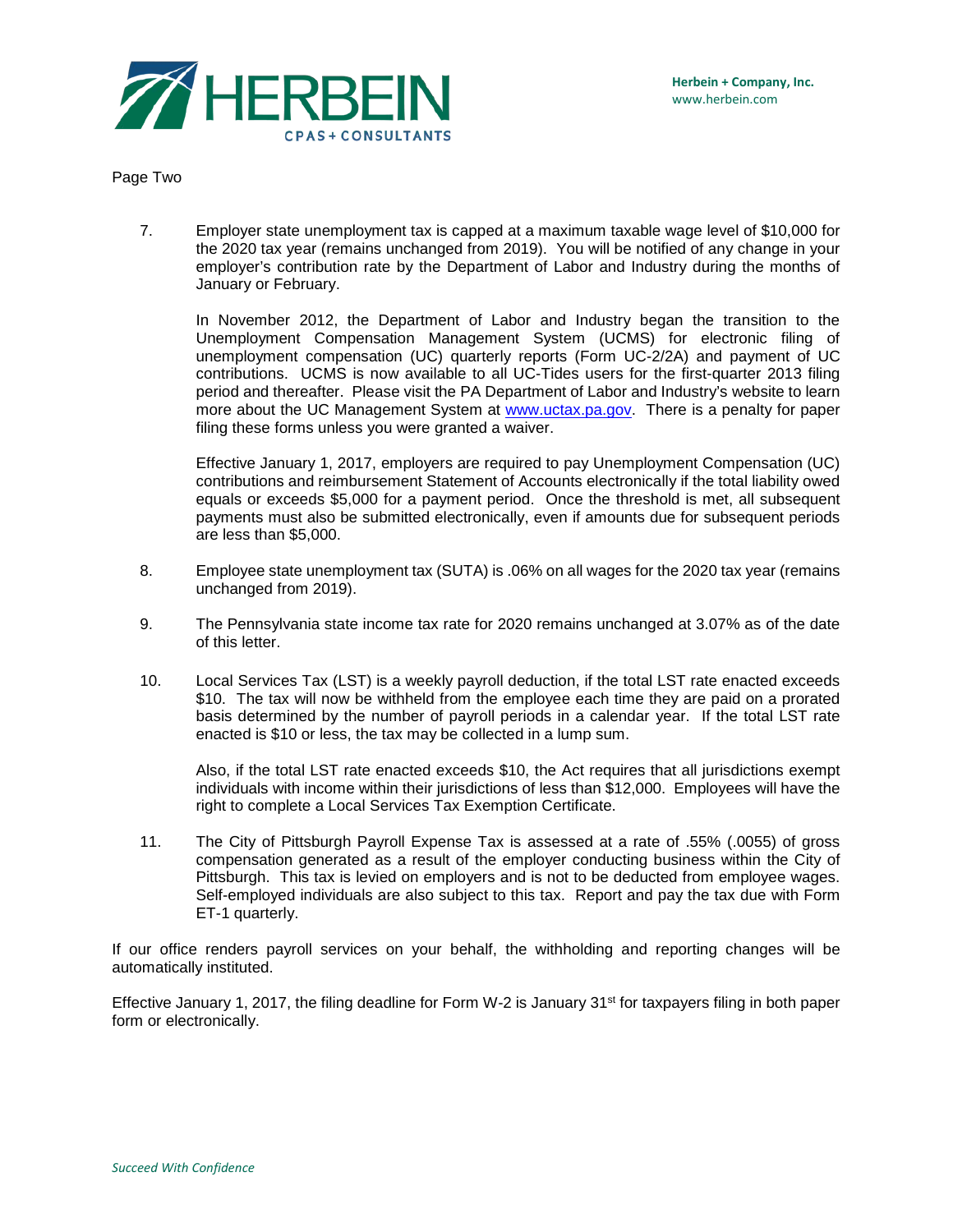

Page Three

Also, note that Forms 1099 are required to be filed to report any interest, dividend, rent, royalty, attorney fee and non-employee compensation payments made during the 2019 tax year if they exceed \$10 per payee for interest, dividends and royalties or \$600 per payee for other payments. When filing your 1099s for the 2019 tax year, you must include the telephone number of the contact person who will be responsible for answering questions relating to the completion of such forms. The filing due date is unchanged for all Forms 1099. The IRS recommends separate submissions of Forms 1099-MISC reporting NEC (Non-Employee Compensation) payments and Forms 1099-MISC that do not report NEC payments.

The Trade Preferences Extension Act of 2015 increases the penalty for failure to FILE "information returns" for 2019 from \$100 to \$270 and increases the penalty for failure to FURNISH "information returns" from \$100 to \$270. "Intentional disregard" of the filing requirements is at least \$540 per information return with no maximum penalty.

Beginning with payments made in calendar year 2012, under the Pennsylvania Act 85 of 2012, payors of either non-employee compensation or payments made under an oil and gas lease from sources within Pennsylvania are required to submit a copy of federal Form 1099-MISC to the PA Department of Revenue. Non-employee compensation is generally payments made to non-employees for services in the course of your trade or business. Payments made under an oil and gas lease typically may include rents, royalties, bonuses and other income regardless of how the payment is reported on the Form 1099-MISC.

If the payor is required to file electronically for Pennsylvania employer withholding, the Form 1099-MISC shall be filed electronically in Pennsylvania using e-TIDES. The due date for filing Forms 1099-MISC with the PA Department of Revenue is January 31, 2020 for all filers reporting non-employee pay in box 7 of Form 1099-MISC. The due dates for filings not related to non-employee pay are February 28, 2020 for paper filers and March 31, 2020 for electronic filers.

Entities making rent and royalty payments on PA property to nonresidents in excess of \$5,000 will now be required to withhold personal income tax on the payments. This requirement also applies to non-employee compensation or business income paid to nonresidents if payments exceed \$5,000. Personal income tax must be withheld from the applicable payments and reported on Form 1099-MISC filed electronically. Please contact our office if you need assistance with these withholding requirements.

Employers filing more than 249 forms are required to file Forms W-2, W-2c, W-3c, 1099, 1042-S and 8027 electronically. If you are currently using the IRS Filing Information Returns Electronically System ("FIRE"), please visit [http://fire.irs.gov](https://fire.irs.gov/) for more information. New users are required to request authorization to file electronically with the IRS by submitting Form 4419, Application for Filing Information Returns Electronically.

With regard to filing Form W-2 with the Social Security Administration, applications or authorizations are not required to file the first Form W-2 electronically; rather, a business filing electronically for the first time is required to register to use the SSA Business Services Online ("BSO") at [http://www.ssa.gov/bso/bsowelcome.htm.](http://www.ssa.gov/bso/bsowelcome.htm) Small submitters (fewer than 250 Forms W-2) may also be able to file Forms W-2 online. For more information, visit SSA's Business Services Online Website identified above and select "Tutorial."

The IRS has released a new Form W-4 for the year 2020 to accommodate the changes under the TCJA. It is highly recommended that employees file a new W-4 form with their employer to provide better accuracy in withholding since the elimination of the personal allowances that had been claimed in the past. If the employee is a student or other person eligible to claim exempt from federal tax withholding, there is no longer a box on the form to check. The employee should write "Exempt" in the space below – Step 4(c).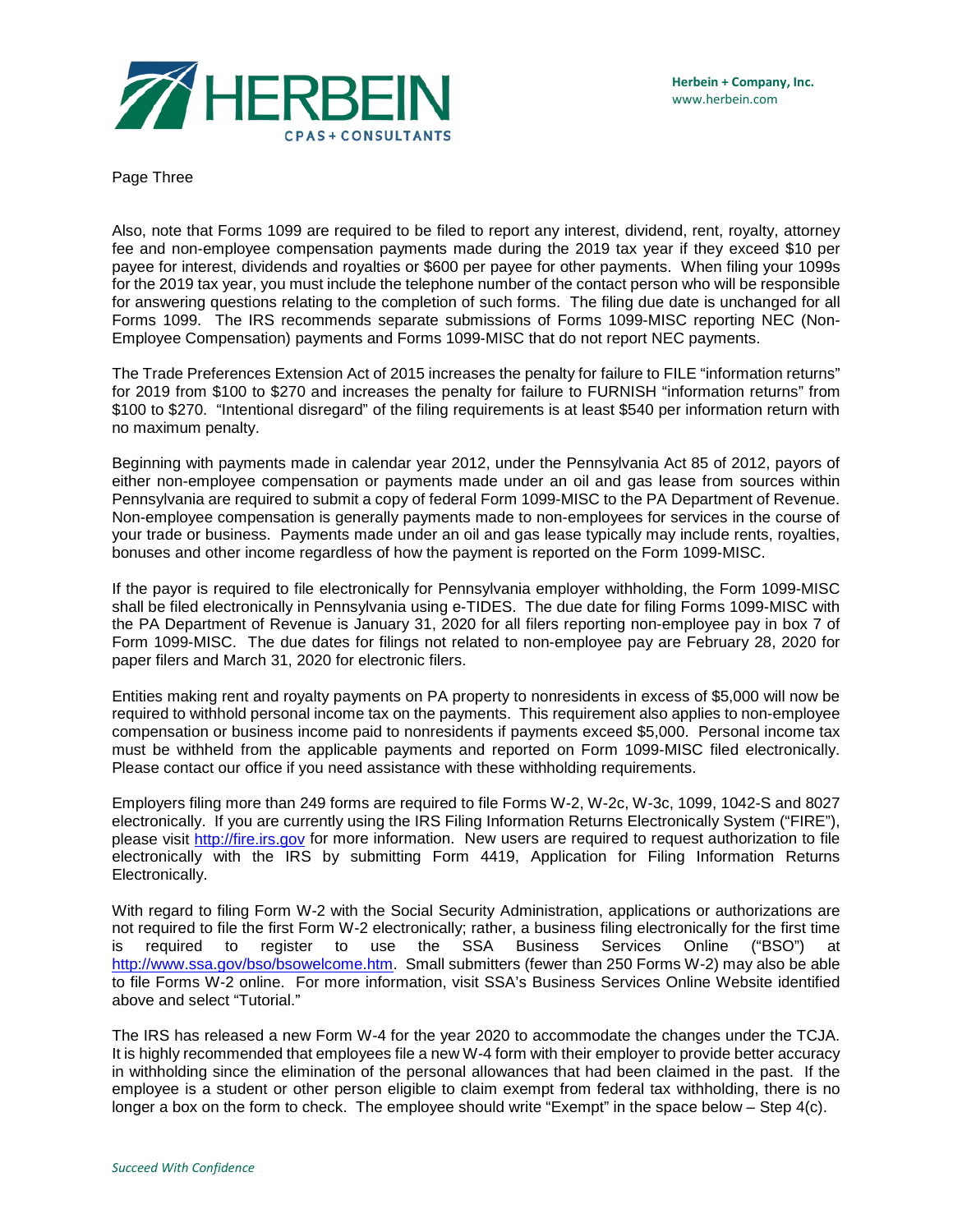

Page Four

The Affordable Care Act requires employers to report the cost of coverage under an employer-sponsored group health plan. IRS Notices 2011-28 and 2012-9 provide relief by making this requirement optional for certain smaller employers until the IRS issues final guidance. The relief is that employers who filed fewer than 250 Forms W-2 for the previous calendar year will not be required to report the cost of health insurance coverage on the 2019 Forms W-2. Reporting the cost of health care coverage on the Form W-2 does not mean that the coverage is taxable. The value of the employer's excludable contribution to health coverage continues to be excludable from an employee's income. This reporting is for informational purposes only and will provide employees useful and comparable consumer information on the cost of their health care coverage.

## *PLEASE NOTE: THERE ARE NEW EMPLOYER INFORMATION-REPORTING REQUIREMENTS OF THE AFFORDABLE CARE ACT (ACA) FOR 2016 AND FORWARD.*

Employers may be required to file annual information returns with the IRS and furnish statements to employees on their health care plan coverage information beginning in 2017 (for reporting on calendar year 2016). The ACA's reporting requirements apply to all employers with 50 or more full-time or full-time equivalent employees during calendar year 2019. Small employers with fewer than 50 full-time employees (including full-time equivalents) will be required to file as well if they are members of a controlled or affiliated service group that collectively has at least 50 full-time employees (including full-time equivalents). In addition, employers of all sizes that offer employer-sponsored self-insured coverage will also need to report information to the IRS and to affected individual employees.

The federal filing deadlines for this new ACA reporting are not consistent with W-2 and 1099 reporting. For 2019, Form 1095-B or Form 1095-C, as applicable, must be provided to employees by March 2, 2020. Form 1094-B or Form 1094-C (transmittal forms), as applicable, and copies of each 1095-B/Form 1095-C are due to the IRS by February 28, 2020, or by March 31, 2020 if filing electronically. If a company files 250 or more Forms 1095-C, it will be required to file electronically.

If you have any questions regarding the appropriate Form 1094 and Form 1095 filing requirements, please contact our office.

With respect to retirement plan contributions, the maximum regular 401(k) contributions are \$19,500 for the 2020 tax year. The maximum 401(k) catch-up contribution will increase to \$6,500 for 2020. The maximum IRA contribution for the 2020 tax year remains the same at \$7,000 (\$6,000 and \$1,000 catch-up contributions). Catch-up contributions result from the 2001 tax law changes and are only available to eligible individuals who are age 50 or older by the end of the calendar year.

The IRS has recently announced that the mileage rate allowance for business use of a vehicle for 2020 is 57.5 cents. This rate is used to calculate the tax deduction for business travel as an alternative to deducting actual costs of maintaining an automobile. The rate also is used by many companies to reimburse workers who use their own cars on company business. The rate for medical or moving expenses is 17 cents per mile and 14 cents per mile for charitable use.